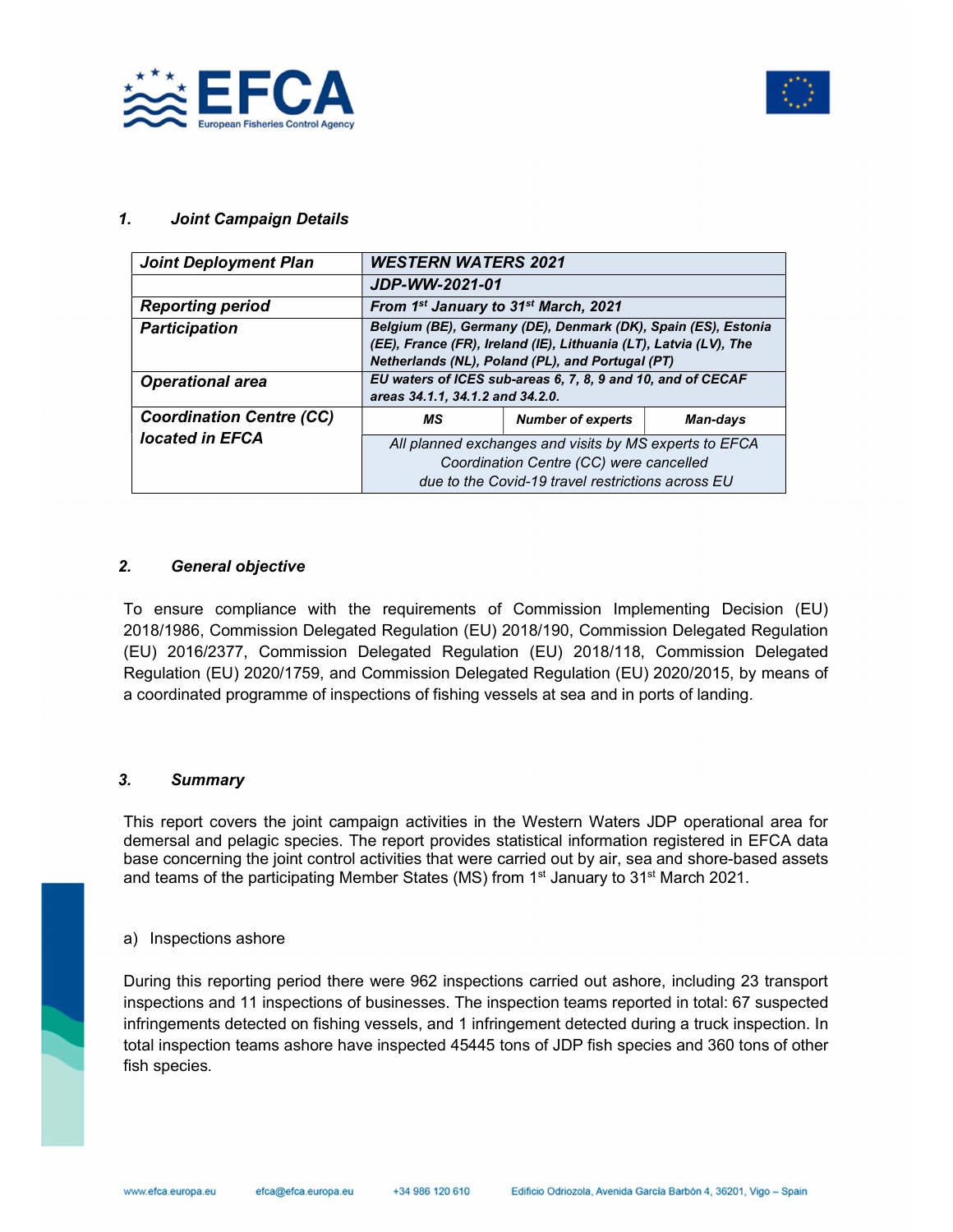#### b) Inspections at sea

During this reporting period there were 111 inspections carried out at sea with 17 suspected infringements reported. In total inspection teams at sea have inspected 348 tons of JDP fish species and 11 tons of other fish species.

#### c) Air surveillance

In total, MS reported 250 air sightings with 4 suspected infringements detected during surveillance flights carried out in this period.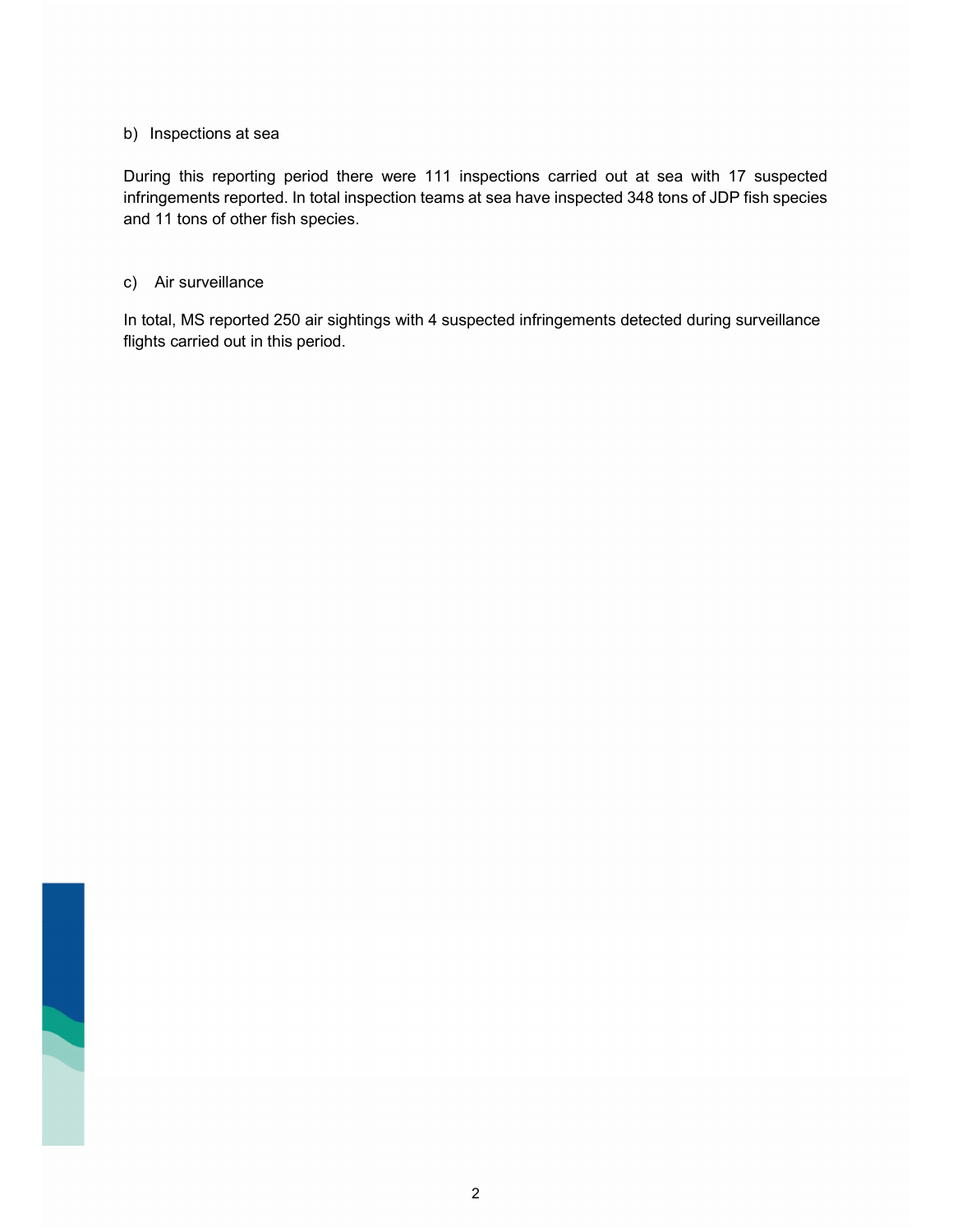#### ANNEX

## JDP-WW-2021-01 ACTIVITY RECORDS FOR THE REPORTING PERIOD<sup>1</sup>

| <b>MS</b>    | <b>FPV</b>  |                                  | <b>Aircraft</b>   | <b>Exchanges of Inspectors</b> |                           |                             |                           |
|--------------|-------------|----------------------------------|-------------------|--------------------------------|---------------------------|-----------------------------|---------------------------|
|              | Days at sea |                                  |                   | Joint Teams at sea             |                           | Mixed Teams ashore          |                           |
|              | Committed   | Days with<br>events <sup>2</sup> | No. of<br>Flights | Man-days<br><b>Deployed</b>    | Man-days<br><b>Hosted</b> | Man-days<br><b>Deployed</b> | Man-days<br><b>Hosted</b> |
| <b>MS</b>    | 40          | 41                               | 50                | 94                             | $\blacksquare$            |                             |                           |
| <b>EFCA</b>  | 71          |                                  |                   |                                | 94                        |                             |                           |
| <b>TOTAL</b> | 111         |                                  | 50                | 94                             | 94                        | N                           |                           |

## A. DEPLOYED CONTROL MEANS

## B. JOINT CONTROL ACTIVITIES CARRIED OUT

| <b>SURVEILLANCE</b> | Sightings reported by aircraft        | 250 |  |  |
|---------------------|---------------------------------------|-----|--|--|
|                     | Sightings reported by FPV             | 111 |  |  |
|                     | Number of inspections in MS           | 11  |  |  |
| <b>BUSINESS</b>     | Number of targeted inspections in MS  |     |  |  |
|                     | Number of inspections in MS           | 23  |  |  |
| <b>TRANSPORT</b>    | Number of targeted inspections in MS  |     |  |  |
| <b>LAND</b>         | Number of inspections in MS           | 928 |  |  |
|                     | Number of targeted inspections in MS  | 66  |  |  |
| <b>SEA</b>          | Number of inspections by FPV          | 111 |  |  |
|                     | Number of targeted inspections by FPV |     |  |  |

<sup>1</sup> As per WW JDP global planning

<sup>&</sup>lt;sup>2</sup> For FPV not committed to the JDP, the day at sea information is provided on a basis of the count of the total of days at sea with at least one event (sighting, inspection) that was carried out patrol vessels during the reporting period.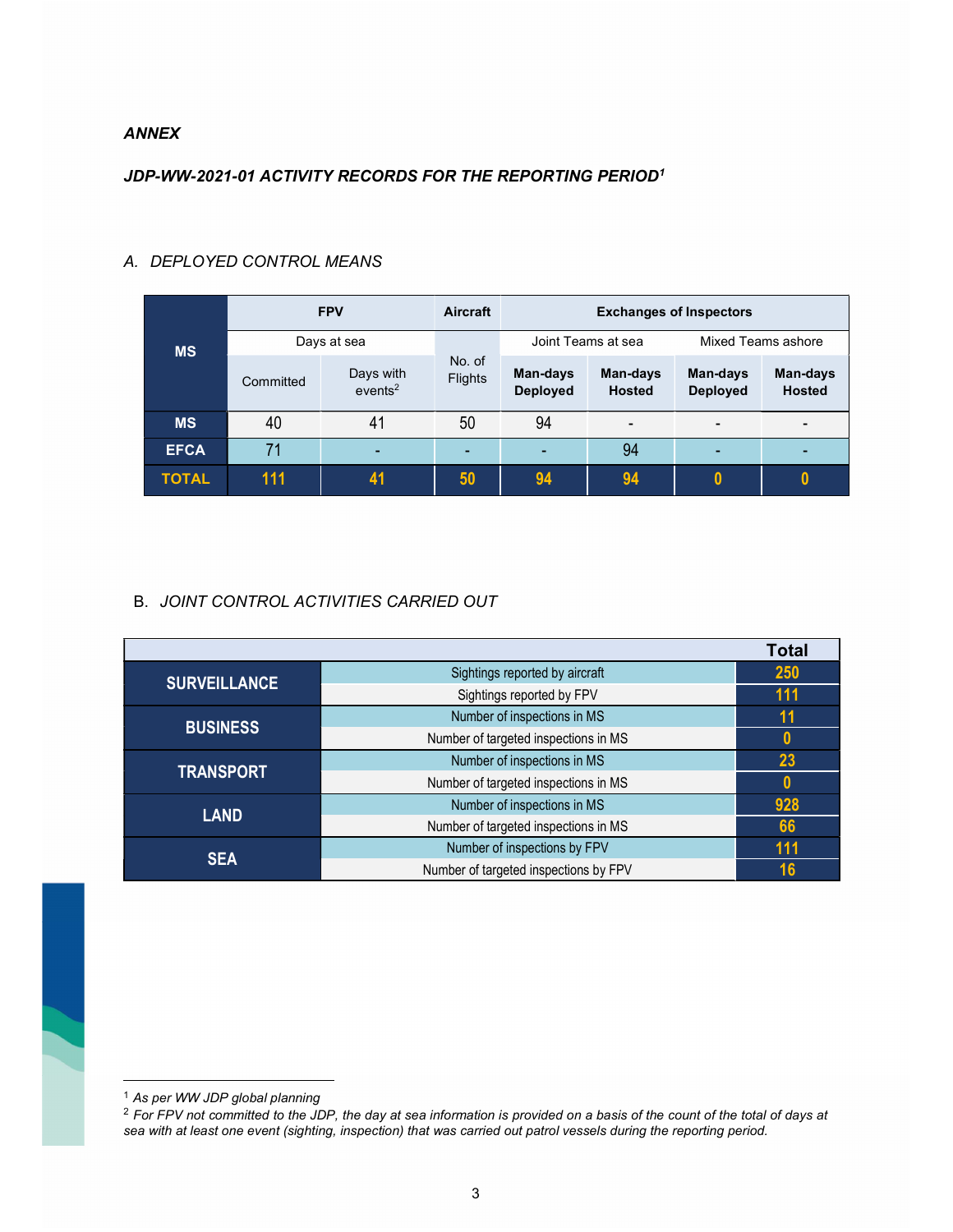# C. RESULTS OF CONTROL ACTIVITIES

i.

|                  |                                                               | <b>Total</b>     |
|------------------|---------------------------------------------------------------|------------------|
|                  | Number of business inspections                                | 11               |
|                  | Number of businesses with detected apparent infringement      | $\mathbf{0}$     |
|                  | % of inspected businesses with apparent detected infringement | $\mathbf{0}$     |
| <b>BUSINESS</b>  | Total number of infringements detected                        | $\bf{0}$         |
|                  | Total number of targeted inspections                          | $\boldsymbol{0}$ |
|                  | Total number of targeted inspections with infringements       | $\mathbf{0}$     |
|                  | Number of transport inspections                               | 23               |
|                  | Number of trucks with detected apparent infringement          | 1                |
|                  | % of inspected trucks with apparent detected infringement     | 4.35             |
| <b>TRANSPORT</b> | Total number of infringements detected                        | 1                |
|                  | Total number of targeted inspections                          | $\mathbf{0}$     |
|                  | Total number of targeted inspections with infringements       | $\mathbf{0}$     |
|                  | Number of F/V inspected by FS                                 | 928              |
|                  | Number of F/V with detected apparent infringement             | 59               |
|                  | % of inspected F/V with apparent detected infringement        | 6.36             |
| <b>LAND</b>      | Total number of apparent infringements detected               | 67               |
|                  | Total number of targeted inspections                          | 66               |
|                  | Total number of targeted inspections with infringements       | 1                |
|                  | Number of F/V inspected by FS                                 | 111              |
|                  | Number of F/V with detected apparent infringement             | 15               |
|                  | % of inspected F/V with apparent detected infringement        | 13.51            |
| <b>SEA</b>       | Total number of apparent infringements detected               | 17               |
|                  | Total number of targeted inspections                          | 16               |
|                  | Total number of targeted inspections with infringements       | $6\phantom{1}$   |
| <b>AIR</b>       | Total number of apparent infringements detected               | 4                |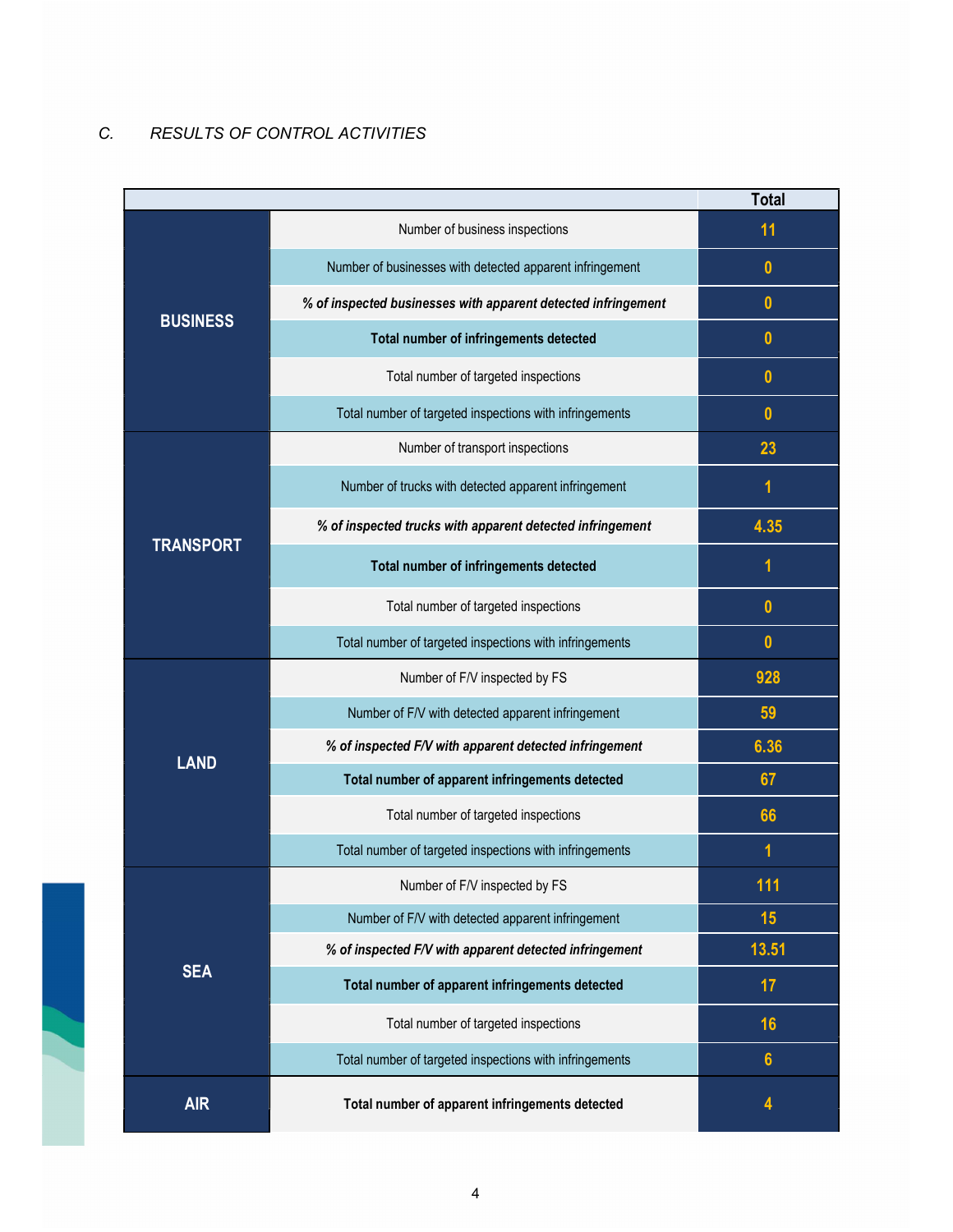# D. TYPE OF INFRINGEMENTS DETECTED DURING THE JOINT CONTROL OPERATIONS

|     |                                                                                                                                                                                                                                                                               | <b>TOTALS</b>   |
|-----|-------------------------------------------------------------------------------------------------------------------------------------------------------------------------------------------------------------------------------------------------------------------------------|-----------------|
| 01  | Not fulfilling of obligations to record and report catch or catch related data, including data to be<br>transmitted by satellite vessel monitoring system                                                                                                                     | 63              |
| 011 | Failure to respect Effort Control Regime                                                                                                                                                                                                                                      |                 |
| 012 | Failure to comply with rules regarding transhipment or operations involving 2 or more vessels                                                                                                                                                                                 |                 |
| 013 | Falsifying logbook, landing declarations, sales notes, transfer declaration, transport docs or failure to<br>keep or submit these documents, as required                                                                                                                      | 57              |
| 014 | Tampering with VMS or non-functioning VMS                                                                                                                                                                                                                                     |                 |
| 015 | Operate without VMS, ERS or AIS system                                                                                                                                                                                                                                        |                 |
| 016 | Failure to comply with notification provisions (Exit, Entry, landings, transhipments, catches, pre-<br>notification, etc.)                                                                                                                                                    | 6               |
| 02  | Use of prohibited or non-compliant gear according to EU legislation                                                                                                                                                                                                           | $6\phantom{1}6$ |
| 021 | Use of prohibited or non-compliant fishing gear                                                                                                                                                                                                                               | 6               |
| 022 | Use of prohibited fishing method                                                                                                                                                                                                                                              |                 |
| 03  | Falsification or concealing of markings, identity, or registration                                                                                                                                                                                                            |                 |
| 031 | Falsifying, deleting, or concealing the markings, identity, or registration of a fishing vessel                                                                                                                                                                               |                 |
| 032 | Fishing gear with incorrect or no marks                                                                                                                                                                                                                                       |                 |
| 04  | Concealing, tampering or disposal of evidence relating to an investigation                                                                                                                                                                                                    | $\overline{2}$  |
| 041 | Concealing, tampering or disposal of evidence relating to an investigation                                                                                                                                                                                                    | $\mathbf{2}$    |
| 05  | Taking on board, transhipping, or landing of undersized fish in contravention of the legislation<br>in force                                                                                                                                                                  | 4               |
| 051 | Taking on board, transhipping or landing of undersized fish in contravention of the legislation in force                                                                                                                                                                      | 4               |
| 07  | Fishing without a valid licence, authorisation or permit issued by the flag State or the relevant<br>coastal State                                                                                                                                                            | $\mathbf{2}$    |
| 071 | Fishing without a valid licence, fishing permit or authorisation or with falsified documentation                                                                                                                                                                              | $\mathbf{2}$    |
| 08  | Fishing in a closed area or during a closed season, without or after attainment of a quota or<br>beyond a closed depth                                                                                                                                                        | 3               |
| 081 | Fishing in a closed area, closed season or beyond a close depth.                                                                                                                                                                                                              | 3               |
| 082 | Fishing without or after attainment of a quota                                                                                                                                                                                                                                |                 |
| 09  | Directed fishing for a stock which is subject to a moratorium or for which fishing is prohibited                                                                                                                                                                              |                 |
| 091 | Directed fishing for or retaining species subject to moratorium or for which fishing is prohibited                                                                                                                                                                            |                 |
| 10  | Obstruction of work of officials in the exercise of their duties in inspecting for compliance with<br>the applicable conservation and management measures or the work of observers in the<br>exercise of their duties of observing compliance with the applicable Union rules | 5               |